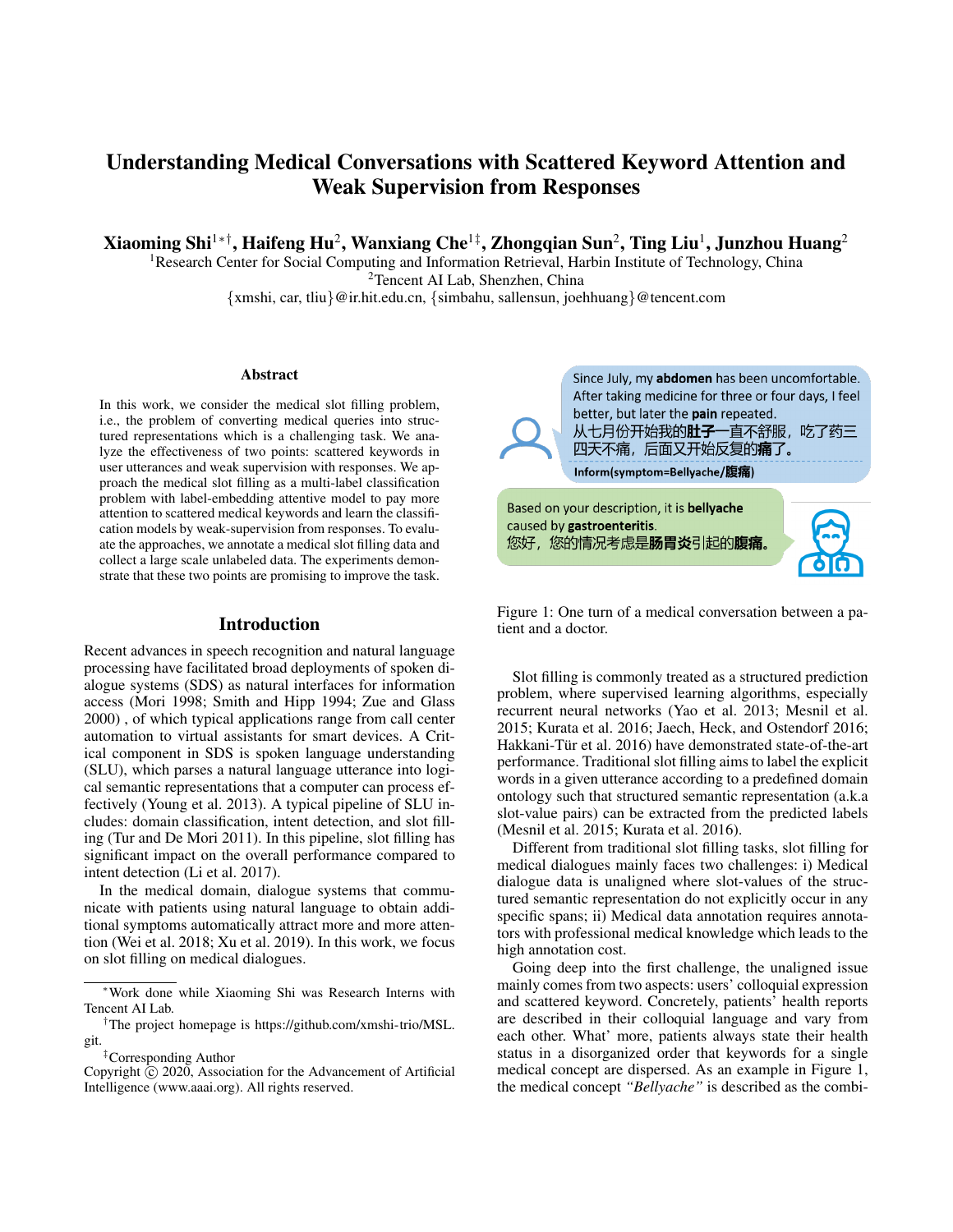nation of *"abdomen"* and *"pain"* which is scattered in the original sentence. This unaligned issue between natural language queries and corresponding structured semantic representation has been tracked in (Barahona et al. 2016), treating the task as a multi-label classification task. Following this work, we treat the medical slot filling as a multi-label classification problem that aims to classify the sentences into pre-defined categories (i.e. slot-value pairs). Furthermore, to recognize those discontinuous ones better, we use the labelembedding attentive model (Wang et al. 2018) which makes the model more sensitive to medical keywords. To the best of our knowledge, we are the first to explore the scattered keyword issue for medical slot filling.

Facing the second challenge, we leverage a large number of unlabeled data with their responses as weak supervision. And concretely, a large number of medical dialogues exist in web medical communities. Furthermore, it is common that doctors always retell the patient's symptoms with formal expressions in their responses which is easy to access by string matching with medical concepts in medical knowledge bases. As the example in the Figure 1, the slot-value *"bellyache"* is mentioned by the doctor. Thus, following the intuition that the medical concepts in doctors' responses are closely associated with patients' queries, we propose a novel methodology to learn medical slot filling with weak supervision from doctors' responses as the model pre-training before the fine-tuning on well-annotated data. To the best of our knowledge, we are the first to explore weak supervision from responses in the unlabeled dataset for medical slot filling.

To evaluate the approaches, we annotate a medical slot filling dataset which is well annotated by four medical experts. The evaluations on the dataset show that our model achieves state-of-the-art performance against strong baselines which indicate that the scattered keyword issue and weak supervision from responses are two promising problem-solving points.

The main contributions are listed as follows:

- We annotate a medical dialog data for medical slot filling and collect a large amount of high-quality unlabeled data with slot-values in responses.
- We explore the label-embedding attentive model to relieve the problem of scattered keywords which shows that the scattered keyword issue is a potential direction for improving medical slot filling performance.
- We explore approaches to make use of unlabeled data with responses as weak supervision which shows weak supervision from responses in unlabeled data is effective for improving medical slot filling performance.

# Task Definition

The task of Medical Slot Filling (MSL) on unaligned colloquial medical dialogue can be defined as follows: given a medical database  $D$  with the itemized domain knowledge involved, this task aims at transforming a natural language medical query  $q$ , in which colloquial expressions exist, into the grounded formal representation with discrete logical forms, to perform correct query upon D. Figure 1

| 1,152   |
|---------|
| 500     |
| 1,000   |
| 100,000 |
| 12.39   |
| Symptom |
| 29      |
| 387     |
| 979     |
| 185     |
|         |

Table 1: Statistics on the medical slot filling dataset.

gives an example. The input is a patient's health expression which is stated in colloquial language and the output is grounded formal representation with corresponding medical concepts.

Basically, the MSF is a specific branch of the slot filling module of dialogue systems. However, since the current slot filling approaches, mainly based on sequence labeling modules, require the essential formal information elements explicitly existing in the original natural language query, it is only needed to extract the essential items and reform them into the required format. The MSF task, by contrast, has the following characteristics: i) is expressed in colloquial words which is totally different from formal slot-values; ii) key semantics are scattered; iii) the amount of well-annotated data is limited. In this situation, no explicit elements (the keywords directly equal to the concepts in the medical knowledge base) exist in the fuzzy queries, and consequently, the models need to understand the semantic of the colloquial query and transform it into formal medical concepts or their combination. At the same time, a large amount of unlabeled data is worth exploring.

### Medical Slot Filling Dataset

To promote the studies on the MSF task, this paper first presents a dataset. Apparently, it is not a trivial work to collect and manually label the large amount of clinical queries and their appreciate answers based on user logs of dialog systems. Fortunately, such data are found being accumulated in the web Medical Community (MC) services, and thus it is possible to achieve the dataset required by the MSF task from the MC source.

### Data Collection Set-up

This paper chooses the MC forums as the data source, such as DingXiangYuan<sup>1</sup>, BaiduMuzhiDoctor<sup>2</sup>, etc.. Our goal is to collect dataset includes natural language clinical questions, and medical concepts in their corresponding expert answers. This resulted in expression diversity and semantical richness of the collected data.

Data collection is performed in a three-step process. First, all turns are collected and we use rules to make coarsegrained screening (e.g., selecting with sentence length, fil-

<sup>1</sup> http://www.dxy.cn/

<sup>&</sup>lt;sup>2</sup>https://muzhi.baidu.com/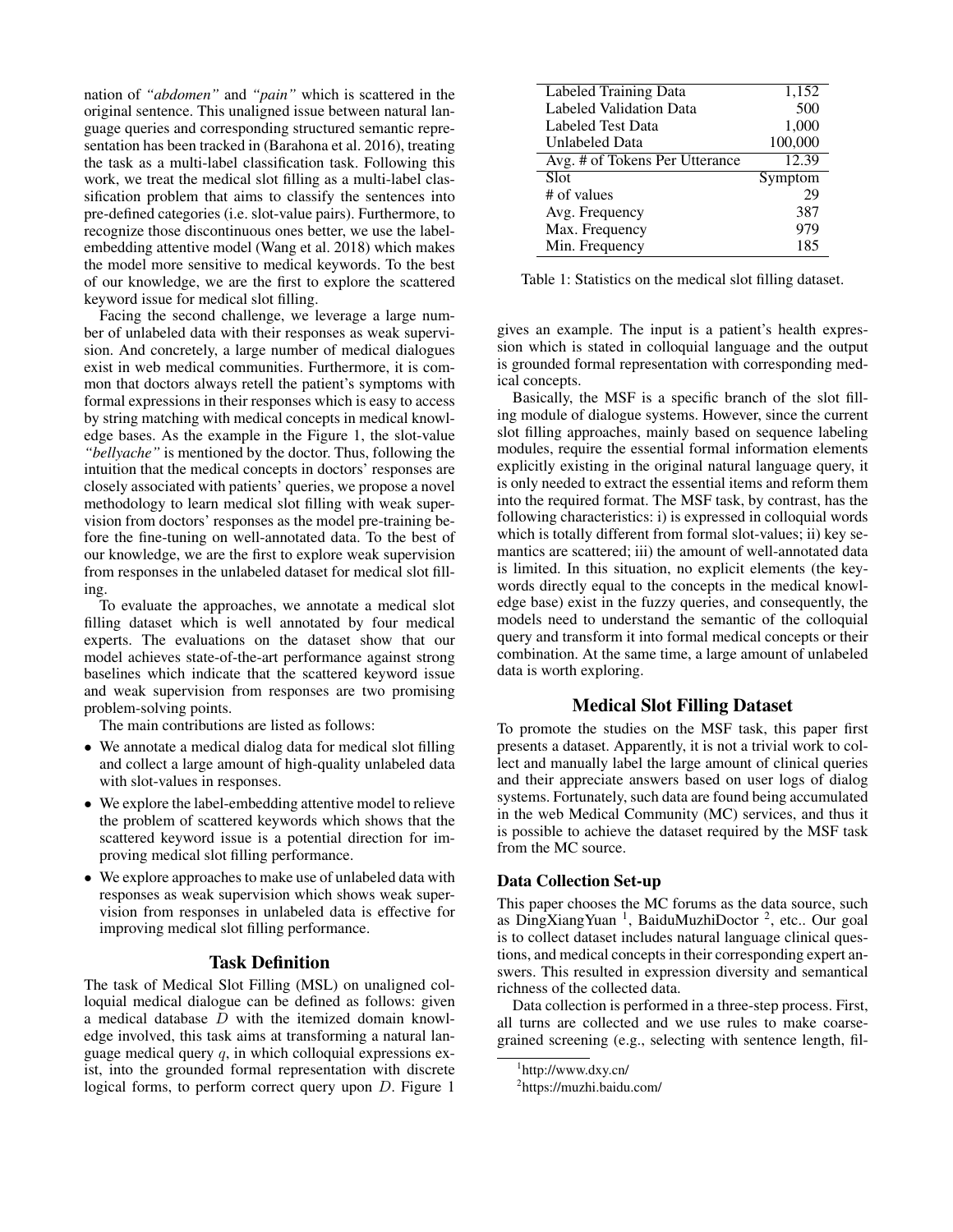tering with keywords) of these sentences. In this process, we want to ensure the high quality of the data. Secondly, pre-annotation is launched. Four annotators who major in medicine annotate a small part of the selected data, following an annotation guide. This setup allows the annotators to report errors (e.g., not following the task or confusing utterances and annotation guide) found in the collected turns. We summarize the found annotation issues, improve the annotation guide, and then reinterpret the guide to annotators. Finally, the annotation process is launched. From annotated data, we only keep data that is consistently labeled by four annotators.

For those unlabeled data, we match sentences with the medical concepts in medical knowledge base, and those medical concepts occurring in the responses are regarded as the medical concepts in responses.

### Data Statistics

Table 1 gives the basic statistics upon the dataset and the medical concepts concluded to in our dataset. There are totally 1152 labeled training data, 500 for the validation and another 1000 for the test. Besides, there are other 100,000 unlabeled data with medical concepts referred to in their responses is provided. According to Table 1, the average count of tokens in each utterance is 12.39 which shows that the sentences are long. In this task, we mainly annotate the slot symptom. There are totally 29 slot-values included in the dataset. And the average frequency of values is 387, 979 for maximum frequency and 185 for minimum frequency.

#### Approach

In this section, the label-embedding attentive model and weak supervision from responses as illustrated by Figure 2 and Figure 3, will be introduced. As discussed in the previous sections, formal medical concepts in doctors' responses can help understanding patients' queries, moreover, it is even much more challenging to using unlabeled data to improve the performance of the task.

Hence, in this part, we propose to perform weak supervised learning for model pre-training upon the rough query-answer pairs as a pre-training process for the slot filling model, without any human-annotated structure semantic representations.

The model is composed of *Label-embedding Attentive Model*, *Query Encoding and Classification*, and *Weak Supervision Learning based Model Pre-training* modules, which will be detailed in the parts below.

#### Label-embedding Attentive Model

Attention mechanism is widely used recently (Wang, Che, and Liu 2016). As the diagram in Figure 2 shows, the input word embedding sequence and the candidate slot-value pair representation directly interact through the label attention. This component recognizes which words are highly related to the slot filling task and aims to select keywords for the slot filling task.

Let  $\mathcal{X} = \{x_1, \dots, x_n\}$  be the input word embedding sequence,  $S = \{s_1, \dots, s_m\}$  be the candidate symptom em-



Figure 2: The illustration of the label-embedding attentive model.

beddings. These two representations are then forced to interact in order to learn a similarity metric which discriminates whether a word is relative with the slot-value pairs, and then the maximum value is taken:

$$
a_i = max_j(x_i \cdot s_j) \tag{1}
$$

where  $\cdot$  denotes dot product,  $x_i$  denotes the *i*th sentence in  $X$ , and  $s_i$  denotes the jth elements in S. Then the word sequence is represented with the dot product  $a_i$  and  $x_i$ :

$$
\mathcal{X}' = \{x_1 \cdot a_1, \cdots, x_n \cdot a_n\} \tag{2}
$$

# Query Encoding and Classification

The encoder aims to transfer the natural language input requests into real-valued vectors.

We use several text classification encoder as query encoders, including TextCNN(Kim 2014), RCNN(Lai et al. 2015), TextRNN(Liu, Qiu, and Huang 2016), DRNN(Wang 2018), RegionEmbedding(Qiao et al. 2018), and Star-Transformer encoder(Vaswani et al. 2017; Guo et al. 2019).

Let "Encoder" and  $r$  be the query encoder and query representation vector. The intermediate representations are obtained by putting label-embedding attentive model output through these encoders:

$$
r = \text{Encoder}(\mathcal{X}') \tag{3}
$$

The classifier is designed to map the query representation into probability distribution of all candidate classes. If  $\phi_{dim}(x) = \sigma(Wx + b)$  is a layer which maps input vector  $x$  to a vector of size  $dim$ , the input to the final multi-label activation function sigmoid (which represents the decision) is given by:

$$
y = \phi_c(r) \tag{4}
$$

where  $c$  is the total amount of candidate labels, and  $y$  is the output probability distribution.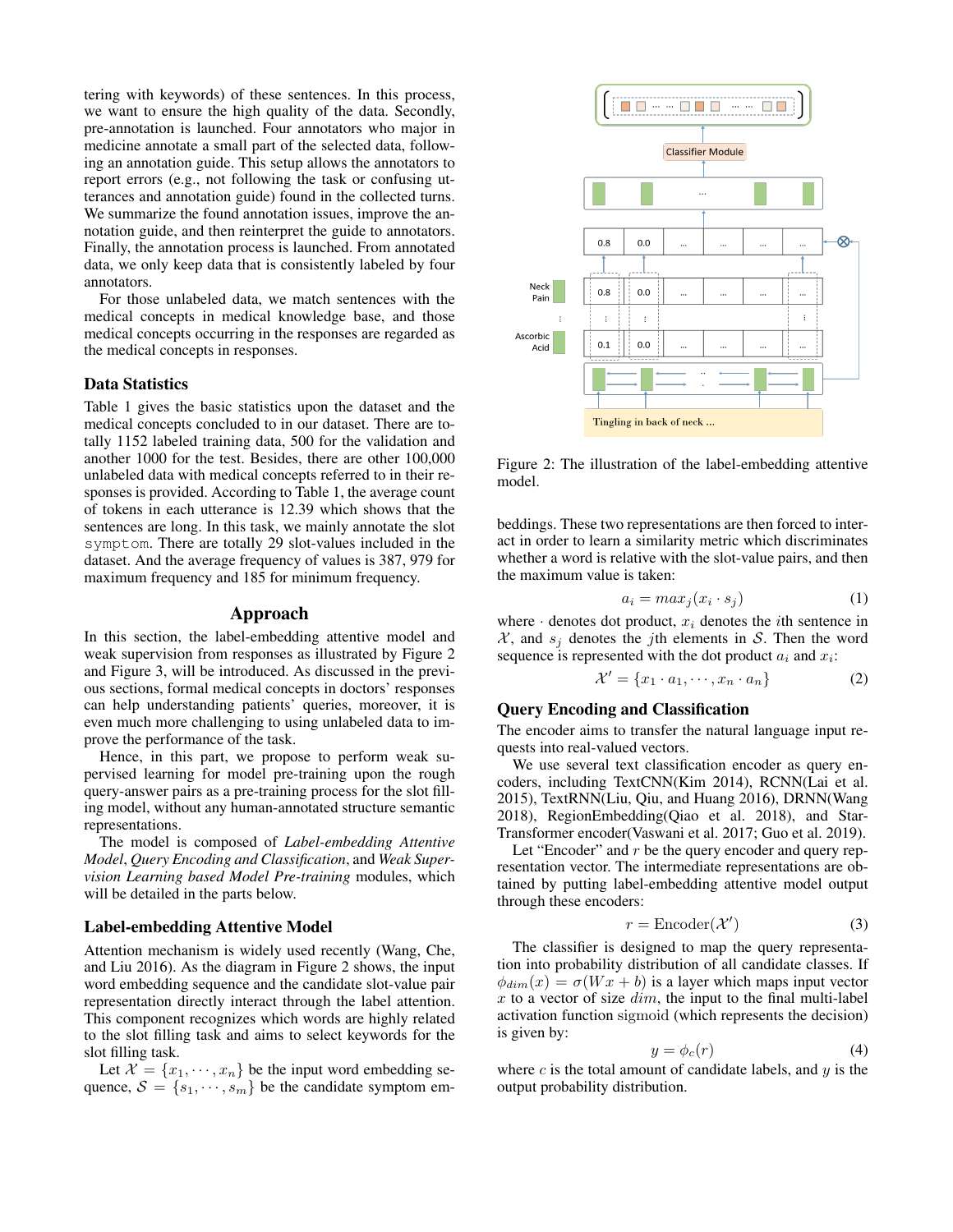

Figure 3: The architecture of Weak Supervision for Pre-training and Supervised Learning for Fine-tuning. When a model is being pre-training, medical concepts extracted from unlabeled data's responses are used as weak supervision of medical queries.

### Two Steps for Model Training

We pre-train classifiers with weak supervision of slot-values in unlabeled dataset's responses. And then the learned model is fine-tuned in well-annotated dataset. The module is illustrated in Figure 3.

Weak Supervision for Pre-training This approach comes from the intuition that doctors' replies contain the relative medical concept with patients' health condition or retell patients' symptoms with formal medical concepts. Thus, it is possible to use doctors' replies as patients' queries' weak supervision, while doctors' replies may contain relative medical concepts, not only the medical concept describing patients' issues. What's more, the weak supervision method makes full of unlabeled data which helps reducing labeling costs. To do this, the classifier models are pretrained on unlabeled data with the weak supervision from responses. Although pre-training with relevance data may result in the model not learning accurate labels, it can help the model eliminate most negative labels. After this, the pretrained model will be fine-tuned on well-annotated data.

Let the parameters of classifier model be  $\theta$ , and the loss function BCEWithLogitsLoss is represented as Loss. Given the input i medical query  $x_i$ , the model predicted ith probability distribution  $y_i$  of  $x_i$  where dimensions represent candidate slot-value pairs, and the target ith probability distribution  $y_i'$  which is extracted from responses. Then the learning object is

$$
loss = Loss(p(y_i|x_i, \theta), y'_i)
$$
\n(5)

The goal of the training is minimizing the loss to learn a best θ.

Supervised Learning for Fine-tuning The classifier models has already learned relative slot-value pair information on unlabeled data (i.e. been pre-trained), then the model

will be trained on well-labeled data which is all fine-tuning means. The pre-training step with unlabeled data with weak supervision helps the model eliminate most negative labels, and the fine-tuning step aims to make the models more accurate on precise classes based on the relative class information from the pre-training step.

Let the parameters of classifier model be  $\theta$ , the parameters of pre-trained model be  $\theta'$  and the loss function  $BCEWithLogitsLoss$  be Loss. Given the input i medical query  $x_i$ , the model predicted *i*th probability distribution  $y_i$ of  $x_i$  where dimensions represent candidate slot-value pairs, and the target *i*th probability distribution  $y_i'$  which is annotated by experts. Then the learning object is

$$
loss = Loss(p(y_i|x_i, \theta), y'_i)
$$
\n(6)

where the parameters  $\theta$  is initialized with  $\theta'$ . The goal of the training is minimizing the loss to learn a best  $\theta$ .

# Experiment

#### Experimental Setting

Baselines We run several encoders on the dataset for the task: TextCNN(Kim 2014), RCNN(Lai et al. 2015), TextRNN(Liu, Qiu, and Huang 2016), DRNN(Wang 2018), RegionEmbedding(Qiao et al. 2018)and Star-Transformer (Vaswani et al. 2017; Guo et al. 2019). On the base of these encoders, we add label-embedding attentive model and weak supervision and test their performance on the dataset.

Evaluation We focus on five key evaluation metrics:

- Precision: the fraction of relevant instances among the retrieved instances.
- Recall: the fraction of relevant instances that have been retrieved over the total amount of relevant instances.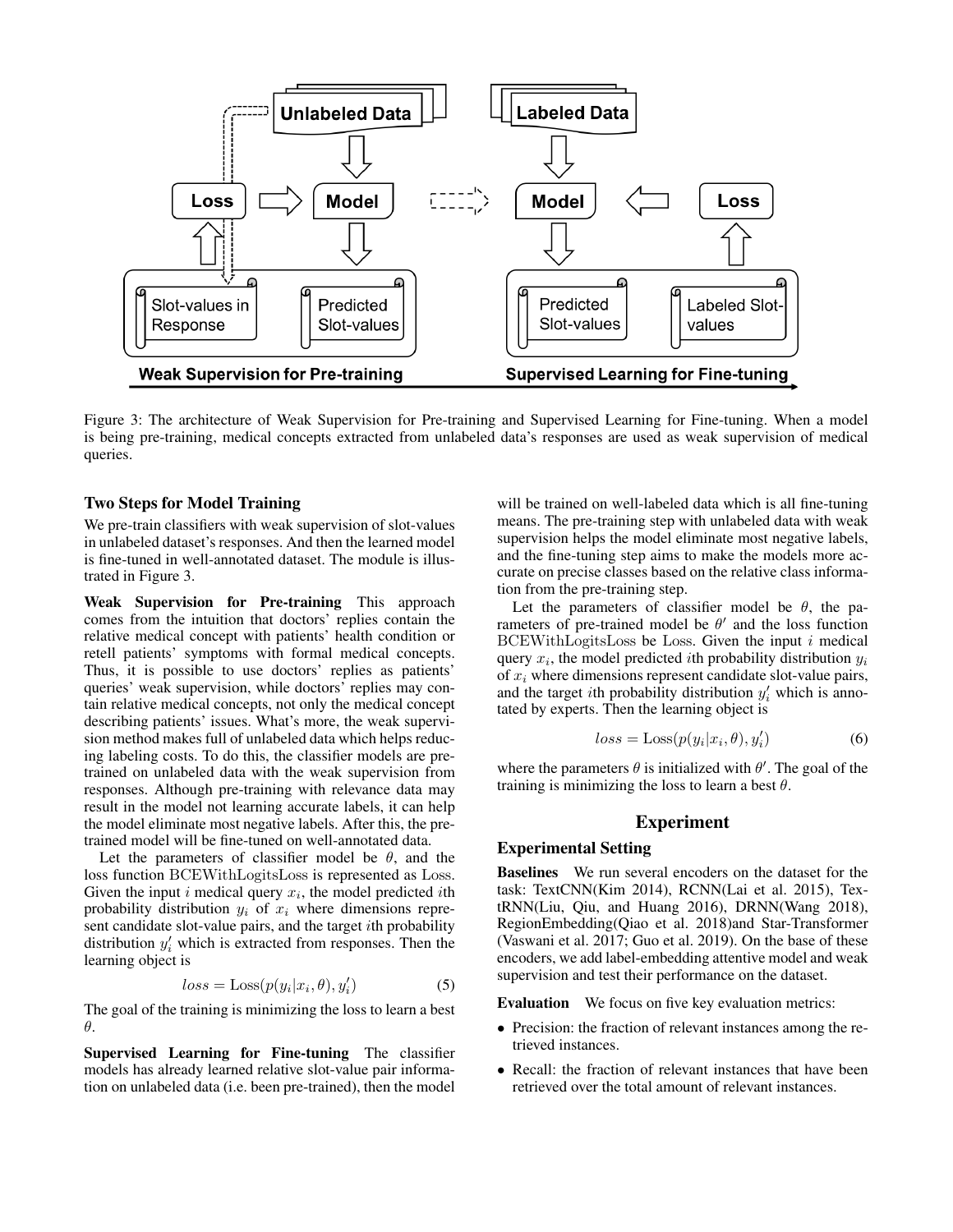| Model                  | Precision | Recall | Micro F1 | Macro F1 | Turn Accuracy |
|------------------------|-----------|--------|----------|----------|---------------|
| <b>TextCNN</b>         | 87.91     | 59.11  | 70.69    | 56.95    | 45.50         |
| $TextCNN+A$            | 87.50     | 62.73  | 73.07    | 62.40    | 49.50         |
| TextCNN+A+WS           | 87.76     | 71.23  | 78.76    | 73.76    | 54.30         |
| <b>TextRCNN</b>        | 83.11     | 64.08  | 72.36    | 65.86    | 49.70         |
| TextRCNN+A             | 79.70     | 71.23  | 75.23    | 68.03    | 51.90         |
| TextRCNN+A+WS          | 79.56     | 74.17  | 76.77    | 72.02    | 55.30         |
| <b>TextRNN</b>         | 88.89     | 56.02  | 68.73    | 53.15    | 45.30         |
| TextRNN+A              | 88.73     | 62.27  | 73.19    | 60.47    | 50.40         |
| TextRNN+A+WS           | 90.08     | 64.98  | 75.50    | 68.42    | 50.80         |
| <b>DRNN</b>            | 83.43     | 67.85  | 74.83    | 65.17    | 52.50         |
| DRNN+A                 | 82.11     | 70.86  | 76.07    | 67.42    | 51.90         |
| DRNN+A+WS              | 82.94     | 79.44  | 81.15    | 76.95    | 58.30         |
| <b>RegionEmbedding</b> | 80.65     | 52.71  | 63.75    | 57.86    | 35.90         |
| RegionEmbedding+A      | 85.17     | 57.53  | 68.67    | 61.63    | 40.60         |
| RegionEmbedding+A+WS   | 86.85     | 64.16  | 73.80    | 68.35    | 46.30         |
| Star-Transformer       | 81.92     | 67.55  | 74.04    | 69.76    | 48.90         |
| Star-Transformer+A     | 79.66     | 74.32  | 76.90    | 72.34    | 53.20         |
| Star-Transformer+A+WS  | 81.71     | 74.70  | 78.05    | 73.48    | 52.80         |

Table 2: The micro F1 score, macro F1 score and turn accuracy results of the six encoders: TextCNN(Kim 2014), TextRCNN(Lai et al. 2015), TextRNN(Liu, Qiu, and Huang 2016), AttentiveConvNet(Yin and Schutze 2018), DRNN(Wang 2018), RegionEm- ¨ bedding(Qiao et al. 2018), Star-Transformer encoder(Vaswani et al. 2017; Guo et al. 2019). 'A' represents label-embedding attentive model and 'WS' represents weak supervision.

- Micro and Macro F1 score: the F1 score in both microaverage and macro-average manners are used to measure the diffierence between predicted and gold slot-values.
- Turn Accuracy: the proportion of dialogue turns where all the slot-value pairs are correctly identified.

Settings When training models, we use mini-batch with batch-size=16 and the Adam optimizer with default parameters (a fixed learning rate 0.001,  $\beta_1 = 0.9$ ,  $\beta_2 = 0.999$ ,  $\epsilon = 1e^{-8}$ ) (Kingma and Ba 2014). The number of iterations per batch is set to be 15 in the experiments. To avoid overfitting, we shuffle batches in the dataset when process the dataset. And the dropout rate is set to 0.5 to avoid overfitting. We use GloVe (Pennington, Socher, and Manning 2014) as the pre-trained embedding and the dimension of word is set as 300.

### Experimental Results and Analysis

Main Results The main results on the dataset are listed in Table 2. We use 10, 000 unlabeled data for pre-training and all labeled data for fine-tuning. In the table, 'A' represents adding label-embedding attentive model and 'WS' represents adding weak supervision.

Comparing raw classifiers to those with label-embedding attentive, we can see that models with label-embedding attentive model perform better than raw classifiers both in Micro F1 and Macro F1 for improvement of 3.12% and 3.92% respectively. This shows that label-embedding attentive model can significantly improve the performance of the model. What's more, the label-embedding attentive gets more improvement on Macro F1 than Micro F1. This indicates that the attention can help the model improve more on low-source labels, for that Macro F1 calculates the average

F1 score on all labels which cares labels as equal. Besides, the label-embedding attentive model helps model get 5.27% improvement on recall which tells that keyword contributes to recognize colloquial expressions unseen in training data when testing. All these results tell that paying more attention to scattered medical keywords is an effective way to improve the medical slot filling.

Taking a look at the performance of classifiers with the label-embedding attentive model and weak supervision pretraining, we can find that the weak supervision pre-training approach is obviously very effective for improvement of 3.36% and 6.78% in Micro F1 and Macro F1 respectively. Unlabeled data contains more of sparse labels of the labeled data which promotes the improvement of the Macro F1 score more than the Micro F1 score. At the same time, the recall value gets further improvement. The reason may be that unlabeled data contains more different colloquial expressions not occurring in labeled data which leads to the model can identify examples that have not been seen in the training data when testing. All these results indicate that weak supervision from responses benefits the medical slot filling.

Adding Bert Pre-training step in word embedding methods are always conducted on language models to get a wellinitialized word embedding from the aspect of transfer learning, while the pre-training step in our methods focus on the same task with weak supervised data to get well-initialized model parameters.

(Devlin et al. 2018) shows rather surprising results in a large number of tasks. In this experiment, we aim to analyze the influences of pre-trained word embeddings on the proposed weak supervision methods. In this work, Bert is used as fixed feature to get a better performance. TextCNN is selected as the testbed. Table 3 summarizes the results with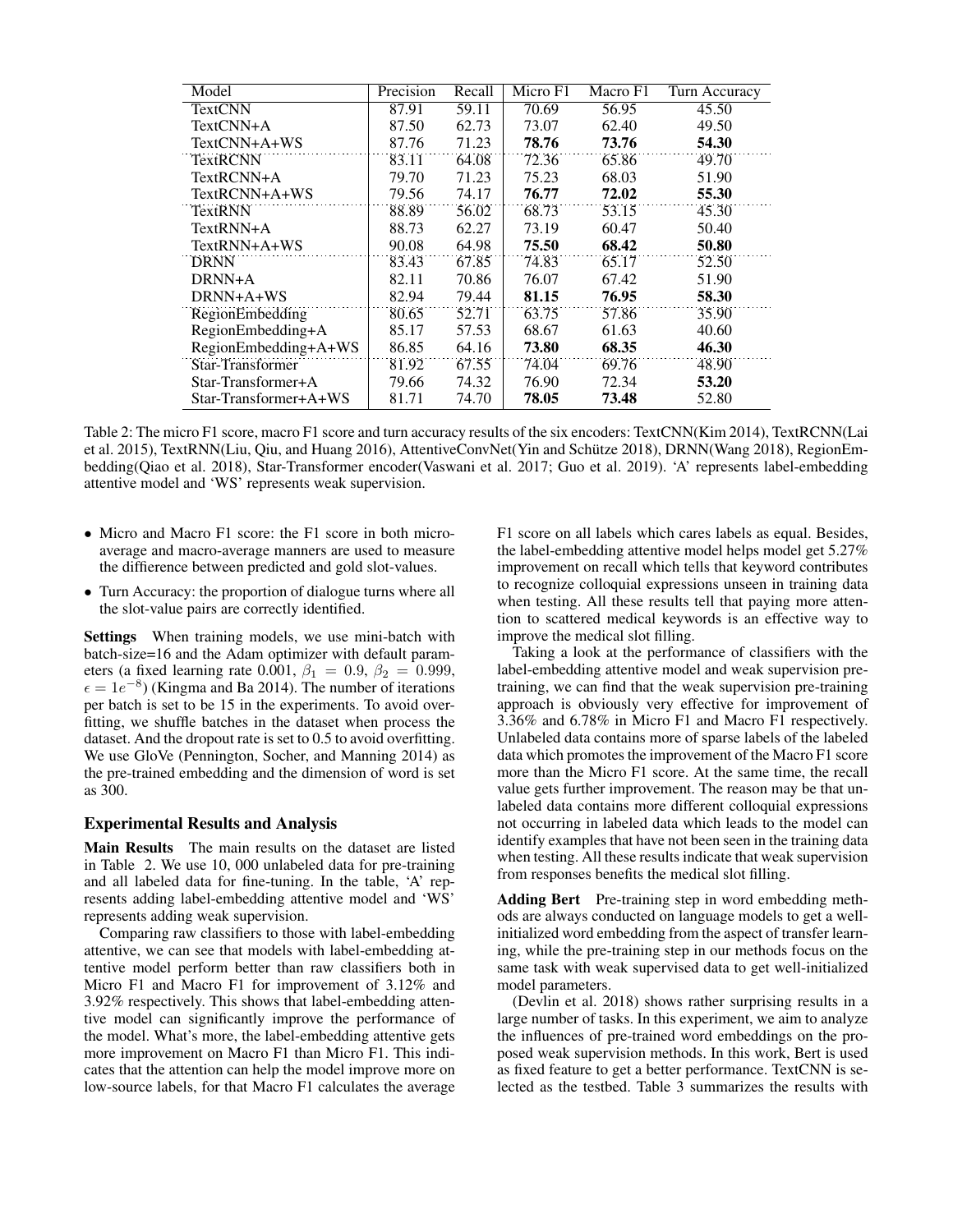

Figure 4: The F1 score on different training data amount when fine-tuning. 'WS' means adding weak supervision as pre-training.

|                | Micro F1 | Macro F1 | ТA    |
|----------------|----------|----------|-------|
| <b>TextCNN</b> | 70.69    | 56.95    | 45.50 |
| TextCNN+WS     | 72.59    | 58.65    | 53.30 |
| TextCNN+B      | 71 22    | 59.23    | 47 10 |
| TextCNN+B+WS   | 75.56    | 67.17    | 52.80 |

Table 3: The results of TextCNN with Bert as fixed feature. 'WS' means weak supervision, 'B' means adding Bert as fixed feature, and 'TA' represents turn accuracy.

#### Bert as fixed feature.

The results show that 1)Bert shows promising results on the medical slot filling task; 2) based on Bert, the proposed weak supervision method can make a great improvement of the model.

Training Data Amount Analysis We try to analyze the influences of the training data amount when unlabeled data is fixed. As shown in Figure 4, the red line shows the performance of the TextCNN classifier with weak supervision as pre-training, and the green line shows the performance of the raw TextCNN classifier on 500, 600, 700, 800, 900 training data amount respectively.

The trend of the lines shows that 1) when the labeled data amount is small, weak supervision leads to more contributions; 2) weak supervision with unlabeled data always helps the model to get better performance; 3) a small amount of well-annotated data with weak supervision can get a strong performance whose requirement for labeled data is relatively small. The results indicate that weak supervision from responses is potential for MSL which is consistent with our expectations to reduce the requirement of well-labeled data.

Pre-training Unlabeled Data Amount Analysis We try to analyze the influences of the unlabeled data amount for pre-training when labeled data is fixed. We select 0, 10000,



Figure 5: The F1 score on different unlabeled data amount for pre-training. 'WS' means adding weak supervision as pre-training.

|             | Micro F1 | Macro F1 | Turn Accuracy |
|-------------|----------|----------|---------------|
| TextCNN+Q   | 53.64    | 54.32    | 27.50         |
| $TextCNN+R$ | 72.59    | 58.65    | 53.30         |

Table 4: The results of TextCNN with different pre-training weak supervision. 'Q' means that weak supervision comes from medical concepts occurring in queries, while 'R' means that weak supervision comes from medical concepts occurring in responses.

20000, 30000, 40000 and 50000 unlabeled data for this experiment, and 0 unlabeled data means no pre-training. As shown in Figure 5, the red line shows the performance of the TextCNN classifier with weak supervision as pre-training.

The line chart shows that 1) weak supervision with unlabeled data always helps the model to get better performance; 2) excessive unlabeled data for pre-training will not always help further improve performance.

Weak Supervision Source Analysis We aim to analyze the different weak supervision sources. We try to employ those medical concepts occurring in queries as the weak supervision source. TextCNN is selected as the testbed. Table 4 summarizes the results of different weak supervision sources. From the table, we can find that using medical concepts in responses is significantly better than using those in queries. The main reason is that medical concepts in queries are in a colloquial language which is hard to extract medical concepts by matching, thus using concepts in queries contain too many errors which may lead to low performance. And doctors always retell patients' health condition with formal concepts that are easy to access which is more suitable for weak supervision source.

Case Study for Label-embedding Attentive Model Figure 6 shows three examples for the label-embedding atten-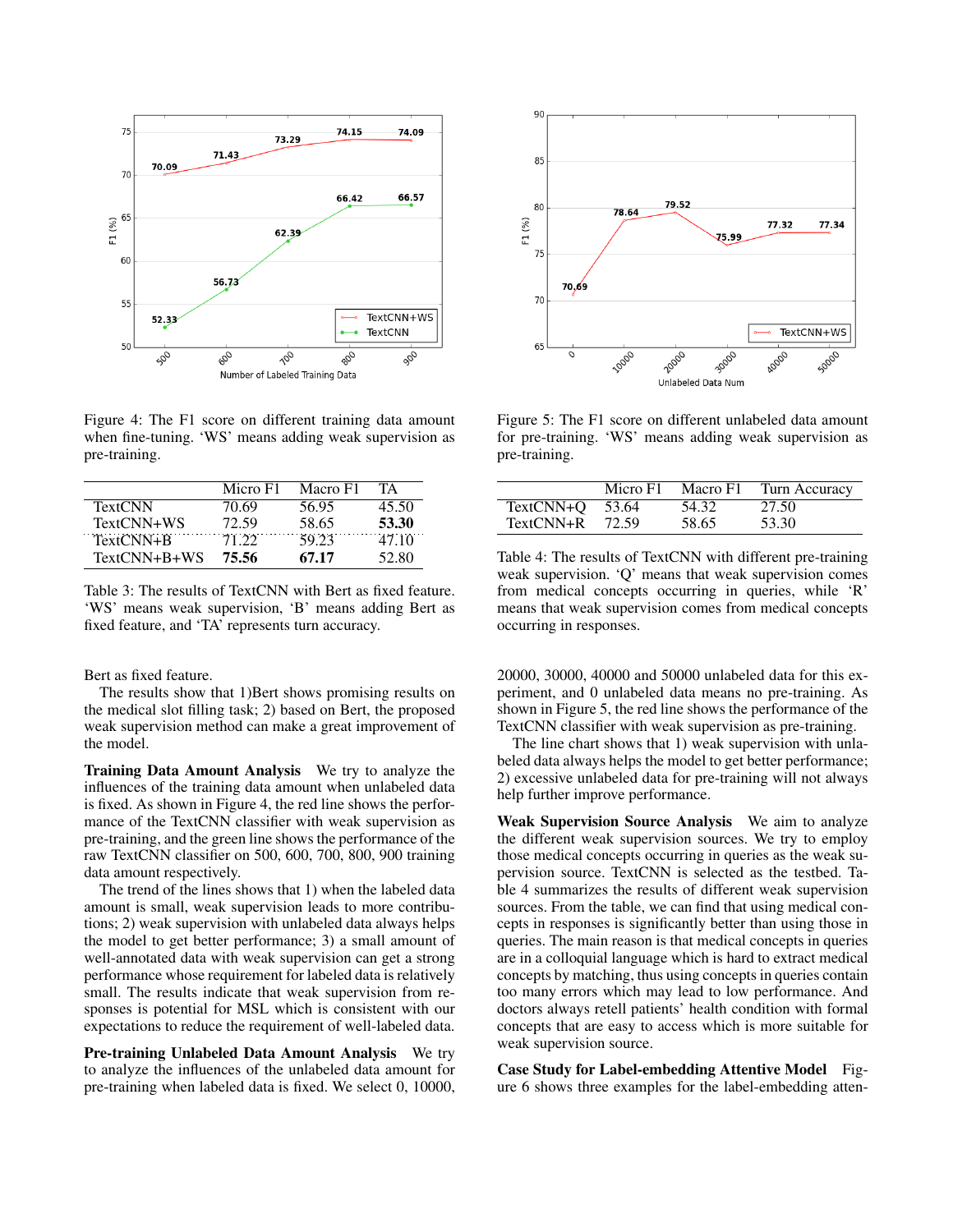

Figure 6: Three cases of the label-embedding attentive model.

tive model where gray value is proportional to the probability value. In the three sentences, a single medical concept is expressed with several keywords that are dispersed in different parts of the sentences. The cases show that the label-embedding attentive model can help models get more attention to these scattered keywords which can help relieve the scattered keyword issue to some extent and is in favor of following classifiers.

# Related Work

Our work is closely relative with SLU from unaligned data, and medical concept normalization from user generate texts.

### SLU from Unaligned Data

Sequence labeling discriminative models such as CRFs and sequence neural networks (Yao et al. 2013; Mesnil et al. 2015; Kurata et al. 2016; Jaech, Heck, and Ostendorf 2016; Hakkani-Tür et al. 2016) have been widely used for SLU. Traditional SLU is defined as sequence labeling problem which needs word-level semantic annotations. However, utterances in real life are always unaligned. This issue has attracted attentions recently years. (Zhou and He 2011) proposed learning CRFs from unaligned with manually tuned lexical or syntactic features. (Barahona et al. 2016) presented a two-step multi-label classifier for semantic decoding in SDS. (Zhao and Feng 2018) used a generative neural network model for slot filling based on a sequence-tosequence model together with a pointer network to solve the problem of data sparsity and out-of-vocabulary (OOV) caused by unknown slot values.

The unaligned issue also exits in medical conversations. The gap between colloquial language and formal medical concept makes medical dialogue data are unaligned where slot-values such as symptom expressions are scattered in sentences and different from formal medical concept which is hard to annotate the data in word-level with high quality. Based on the above analysis, we follow the approach in (Barahona et al. 2016) and employ multi-label classification models for conducting medical slot filling.

# Medical Concept Normalization from User Generate Texts

Medical concept normalization for user-generated texts aims at mapping a health condition phrase described in colloquial language to a medical concept in standard ontologies (Zhao et al. 2019).

Traditional approaches used for medical concept normalization include lexicon-based string matching, heuristic string matching, and rule-based text mapping to a set of pre-defined variants of terms. Recently, deep learning has been widely used for this task (Limsopatham and Collier 2015; 2016; Lee et al. 2017; Tutubalina et al. 2018). (Limsopatham and Collier 2015) treated the mapping as a machine translation (MT) approach where a social medical phrase is translated into a formal medical concept. Recently, (Limsopatham and Collier 2016; Lee et al. 2017; Tutubalina et al. 2018) use multiple deep learning architectures such as CNN and RNN with input word embeddings trained on various clinical domain-specific knowledge sources to map a health condition described in the colloquial language to a medical concept defined in standard clinical terminologies.

They treat the task as a multi-class classification problem which is highly similar to our task. The difference between the two tasks is that medical concept normalization aims to parse a medical concept phrase, while the input of our task is a natural language sentence. Besides, there is always only one medical concept in the medical concept normalization task instead of multi-targets in medical slot filling.

### **Conclusion**

In this paper, we study medical slot filling and propose to use label-embedding attentive model and weak supervision from responses. Experiments show that our method significantly improves the model's performance. Comparison analysis gives empirically guarantee for our method. In the future, we will further improve the data and try more ways to improve the performance of medical slot filling from the aspect of weak supervision from responses.

# Acknowledgments

We thank the anonymous reviewers for their valuable suggestions. This work was supported by the National Natural Science Foundation of China (NSFC) via grant 61976072, 61632011 and 61772153.

### References

Barahona, L. M. R.; Gasic, M.; Mrkšić, N.; Su, P.-H.; Ultes, S.; Wen, T.-H.; and Young, S. 2016. Exploiting sentence and context representations in deep neural models for spoken language understanding. *arXiv preprint arXiv:1610.04120*.

Devlin, J.; Chang, M.-W.; Lee, K.; and Toutanova, K. 2018. Bert: Pre-training of deep bidirectional transformers for language understanding. *arXiv preprint arXiv:1810.04805*.

Guo, Q.; Qiu, X.; Liu, P.; Shao, Y.; Xue, X.; and Zhang, Z. 2019. Star-transformer. In *Proceedings of the 2019 Conference of the North American Chapter of the Association for*